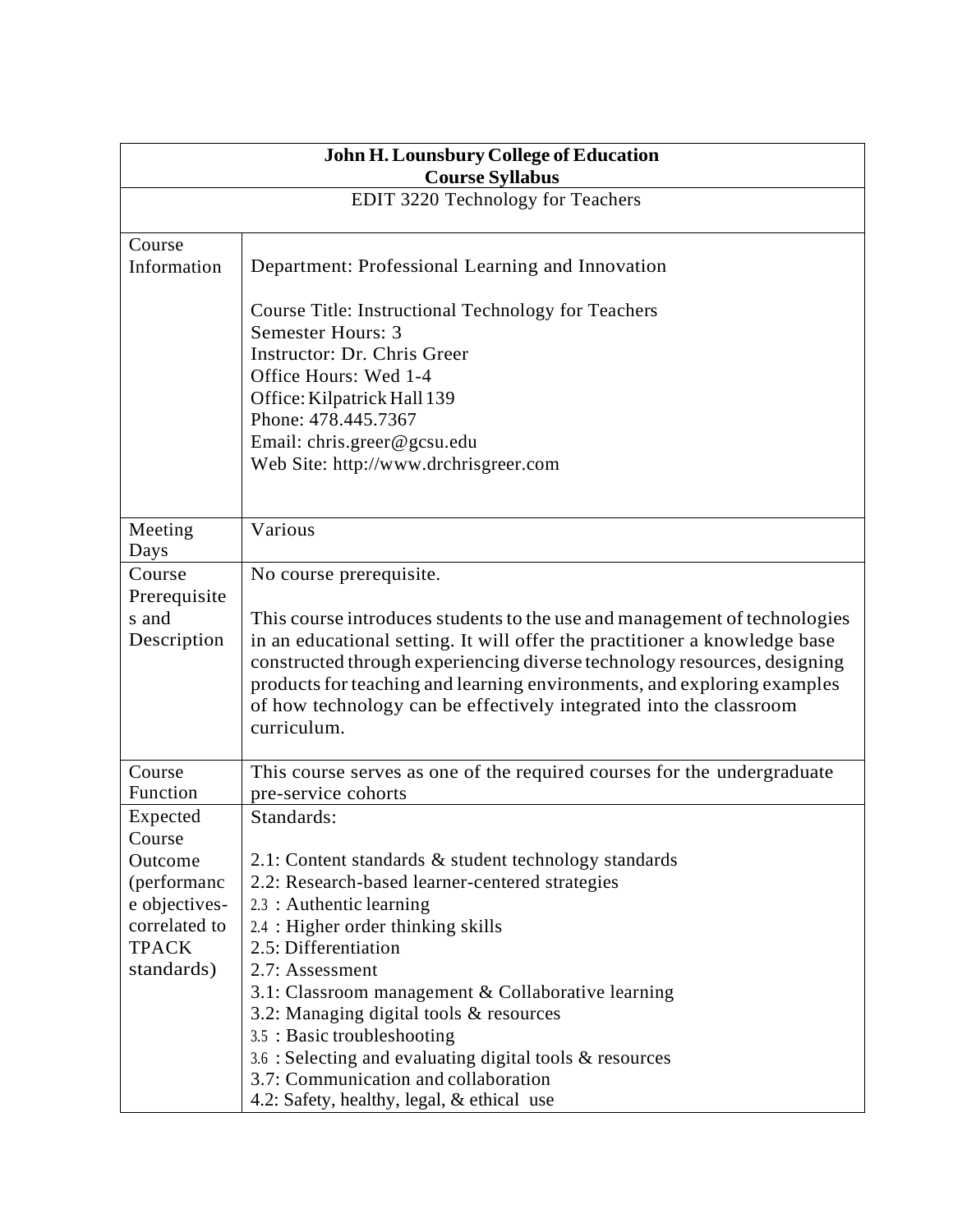|                                                | Objectives:                                                                                                                                                                                                                                                                                                                                                                                                                                                                                                                                                                                                                                                                                                                                                                                                                                                                                                                                                                                                                                        |
|------------------------------------------------|----------------------------------------------------------------------------------------------------------------------------------------------------------------------------------------------------------------------------------------------------------------------------------------------------------------------------------------------------------------------------------------------------------------------------------------------------------------------------------------------------------------------------------------------------------------------------------------------------------------------------------------------------------------------------------------------------------------------------------------------------------------------------------------------------------------------------------------------------------------------------------------------------------------------------------------------------------------------------------------------------------------------------------------------------|
|                                                | Demonstrate introductory knowledge, skills, and understanding of<br>٠<br>concepts related to technology<br>Determine how various technology tools might benefit teaching and<br>$\bullet$<br>learning processes, based on ISTE and TPACK standards<br>Use technology to enhance personal productivity as a teacher<br>٠<br>Demonstrate a working knowledge of various tools such as Web 2.0 and<br>٠<br>Multimedia production tools<br>Identify, evaluate, and utilize online educational resources<br>$\bullet$<br>Design and develop technology-enhanced instructional materials by<br>$\bullet$<br>considering learner characteristics, technology affordances, and<br>content/technology standards<br>Recognize various implications for computer use in K-12 schools and<br>٠<br>other educational settings<br>Reflect on literature and course activities related to technology use in<br>$\bullet$<br>educational settings<br>Develop a professional website that contains all of the projects that you<br>٠<br>have created in this course |
| Required                                       | Required text:                                                                                                                                                                                                                                                                                                                                                                                                                                                                                                                                                                                                                                                                                                                                                                                                                                                                                                                                                                                                                                     |
| Text(s),<br>Materials,<br>and Reading<br>Lists | Readings from content-related journals, magazines, and other online<br>resources. These will be provided to students in a timely manner.                                                                                                                                                                                                                                                                                                                                                                                                                                                                                                                                                                                                                                                                                                                                                                                                                                                                                                           |
|                                                | <b>Required Materials:</b>                                                                                                                                                                                                                                                                                                                                                                                                                                                                                                                                                                                                                                                                                                                                                                                                                                                                                                                                                                                                                         |
|                                                | Google Drive                                                                                                                                                                                                                                                                                                                                                                                                                                                                                                                                                                                                                                                                                                                                                                                                                                                                                                                                                                                                                                       |
|                                                | Livetext<br>iPad                                                                                                                                                                                                                                                                                                                                                                                                                                                                                                                                                                                                                                                                                                                                                                                                                                                                                                                                                                                                                                   |
|                                                |                                                                                                                                                                                                                                                                                                                                                                                                                                                                                                                                                                                                                                                                                                                                                                                                                                                                                                                                                                                                                                                    |
|                                                | <b>Required Systems:</b>                                                                                                                                                                                                                                                                                                                                                                                                                                                                                                                                                                                                                                                                                                                                                                                                                                                                                                                                                                                                                           |
|                                                | The JHL COE has adopted LiveText to manage our assessment system.<br>$\bullet$<br>Each student in every degree program will be required to purchase an<br>account with LiveText and use it in various courses throughout the<br>program. It can be obtained from http://www.livetext.com/. If you have<br>questions regarding LiveText, please feel free to contact me. In<br>particular, your work in LiveText will lead to a culminating Professional<br>Portfolio, a unit-wide decision point. In this course, LiveText will be<br>used for submitting selected assignment. Some of these assignments<br>may be included in your end-of-degree program e-portfolio.                                                                                                                                                                                                                                                                                                                                                                             |
| Class<br>Expectations                          | Students are expected to complete the assignment(s) for this course on<br>$\bullet$<br>time and in an exceptional manner. All students are also required to<br>turn in assignments as requested. It is the students' responsibility to                                                                                                                                                                                                                                                                                                                                                                                                                                                                                                                                                                                                                                                                                                                                                                                                             |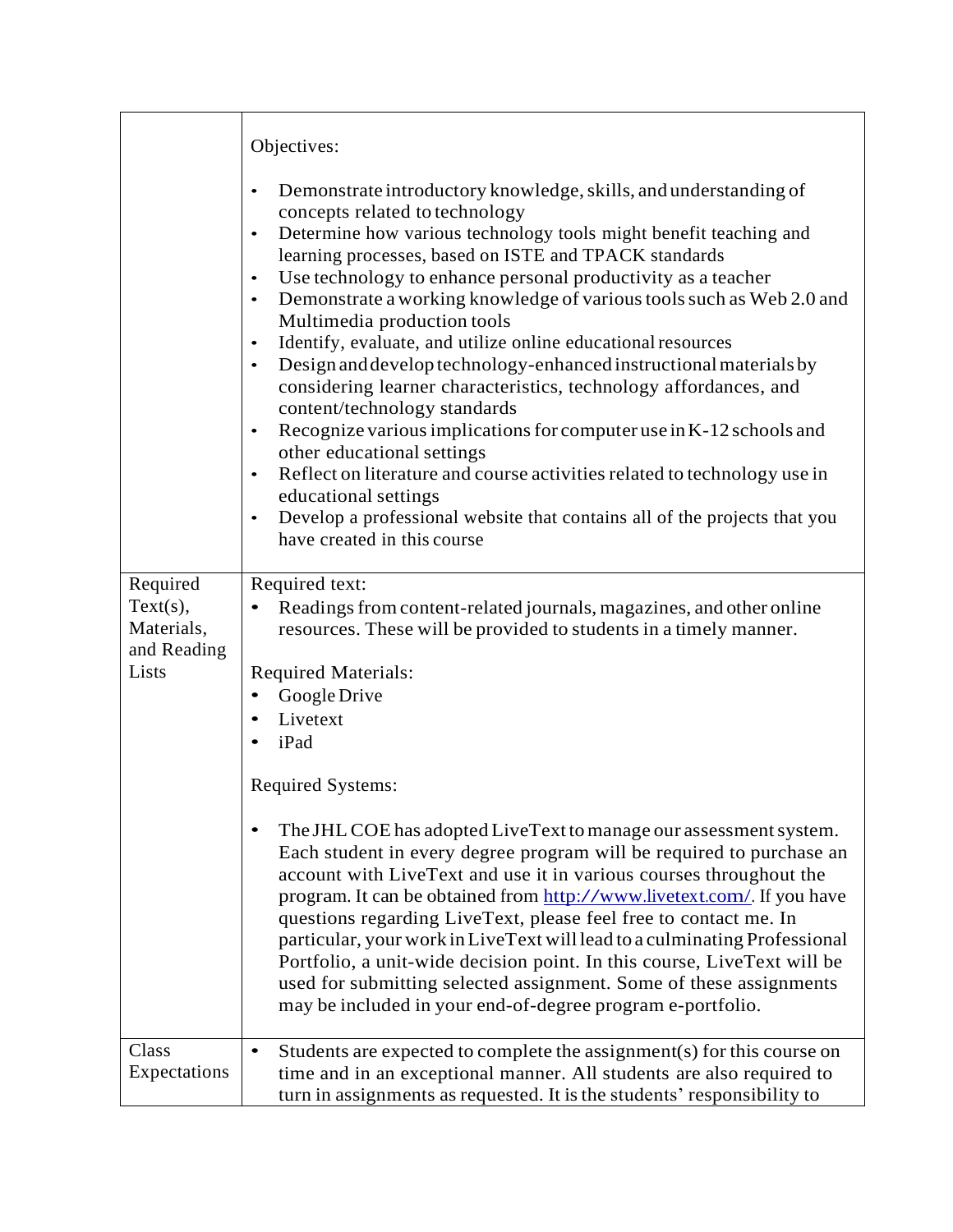double-check assignment requirements as they work on and verify the accuracy of their assignment submissions before and after submitting them. Please remember your submitted work represents you.

- Attendance to this course is mandatory. You will not receive an A in this course if you miss more than *2 required classes this semester*, regardless of how well you do on your projects. Exceptions are made for illness. I track attendance every class.
- Using your cell phone or social media during class time will result in a lower class participation grade. I notice, even though I might not call you out.
- All work in this course must be yours and only yours. You will create all projects from scratch and any evidence to the contrary will result in total loss of credit.
- Assignments will not be accepted more than **one week** after the posted due date. When you submit your project in Livetext, you can see if it has been successfully submitted. It is up to you to ensure it was successfully submitted to me by the due date. *Ifanassignment is submittedlate (after thepostedduedate butwithintheone-weeklimit), thehighest*  **possible grade will be 80%.** This grading time frame will be strictly enforced. It not only contributes to timely submission and assessment, it demonstrates your student and career professionalism.
- As we are dealing with technology, please do not wait until the last minute to complete and submit your assignment(s). Students are expected to contact the instructor in advance of the submission deadlines if they have any questions and concerns regarding assignments and technical issues.
- Reliable Internet and email access is necessary for completion of this course. Communicate with the instructor. The instructor is available for your learning. Please seek help and utilize all pathways for your engagement.
- Help each other with a spirit of cooperation. Peers play critical roles in each other's learning. Help and learn from each other.
- Incomplete grades will only be given in extremely unusual circumstances. Please discuss in advance with me any extraordinary circumstances that may cause a problem in our meeting deadlines. Do not wait until the end of the term to discuss problems. Contact me if and when they arise so we can discuss issues and solutions.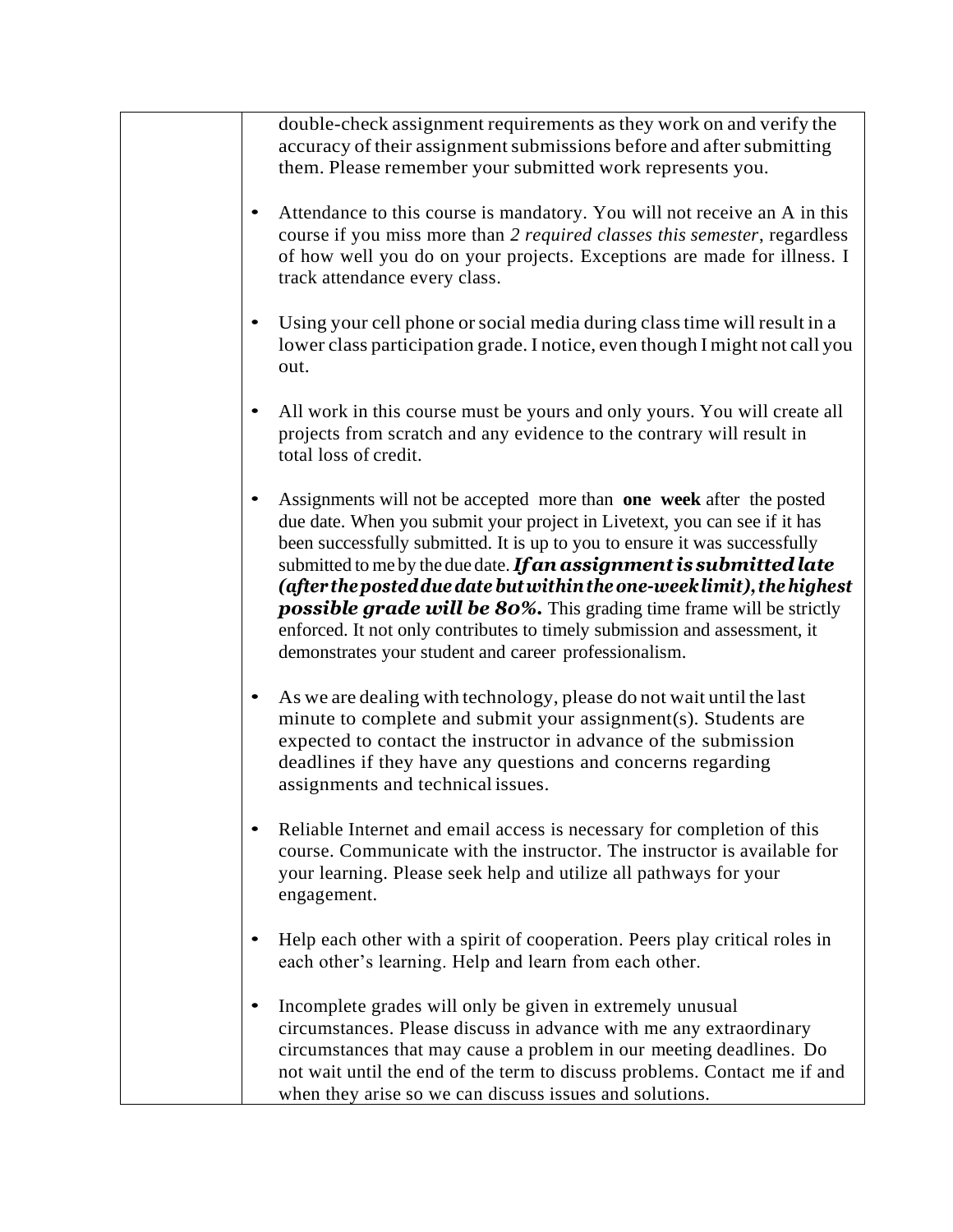| Course<br>Activities                                               | Student learning will take the form of but is not limited to the following:<br>Technology projects<br>Reflection to readings, class presentations, and technology projects<br>$\bullet$<br>Readings<br>٠<br>Reviewing and researching online resources<br>٠                                                                                                                                                                                                                                                                                                                                                                                                                                                                                           |
|--------------------------------------------------------------------|-------------------------------------------------------------------------------------------------------------------------------------------------------------------------------------------------------------------------------------------------------------------------------------------------------------------------------------------------------------------------------------------------------------------------------------------------------------------------------------------------------------------------------------------------------------------------------------------------------------------------------------------------------------------------------------------------------------------------------------------------------|
|                                                                    | <b>Class presentations</b>                                                                                                                                                                                                                                                                                                                                                                                                                                                                                                                                                                                                                                                                                                                            |
| Outline of<br>Course<br>Content                                    | Foundations of technology integration<br>$\bullet$<br>Enhancing communication and collaboration<br>$\bullet$<br>Enhancing creativity and innovation<br>٠<br>Enhancing critical thinking and problem solving                                                                                                                                                                                                                                                                                                                                                                                                                                                                                                                                           |
| Assessment<br>and<br>Evaluation<br>of Content<br>and<br>Activities | <b>Course assignments</b><br>Attendance & participation: 100<br>$\bullet$<br>Legal, ethical, safe use of technology Padlet: 50<br>٠<br>Google Educator certification: 100<br>$\bullet$<br>Final professional website with technology projects: 100<br>$\bullet$<br>Electronic whiteboard project (group): 100<br>٠<br>Book Creator iPad Project: 100<br>$\bullet$<br>Explain Everything iPad Project: 100<br>٠<br>Online Teaching and Learning activity: 50<br>٠<br>Filming and Editing Digital Video (maybe, if there is time): 100<br>٠<br>Total: 800                                                                                                                                                                                               |
| Diversity<br>Concerns                                              | The College of Education recognizes that society is a unique mixture of<br>diverse individuals. Diversity encompasses issues of gender, race, age,<br>ethnicity, socioeconomic status, sexual orientation, ability, color, country of<br>origin and more. The COE values and respects the diversity of individuals<br>and seeks to prepare students who will be capable of working effectively<br>with individuals of varying characteristics.<br>The COE will seek to provide learning experiences, both within and outside<br>of the classroom, that will foster understanding and appreciation of<br>diversity in our students and will provide strategies to help students work<br>effectively with diverse individuals in professional settings. |
| Standard<br>Additional<br>Elements                                 | COVID-19<br>The health and safety of our community will always remain our top priority. Although<br>not required, we strongly encourage students to get a COVID-19 vaccine. Similarly,<br>unvaccinated individuals are also strongly encouraged to continue wearing a mask or face<br>covering in the classroom as well as at social gatherings. Vaccinated individuals should<br>also consider wearing a mask or face covering while indoors. Please consult the<br>university's website for COVID related updates and resources.                                                                                                                                                                                                                    |
|                                                                    | <b>Religious Observance Policy</b><br>Students are permitted to miss class in observance of religious holidays and other<br>activities observed by a religious group of which the student is a member without                                                                                                                                                                                                                                                                                                                                                                                                                                                                                                                                         |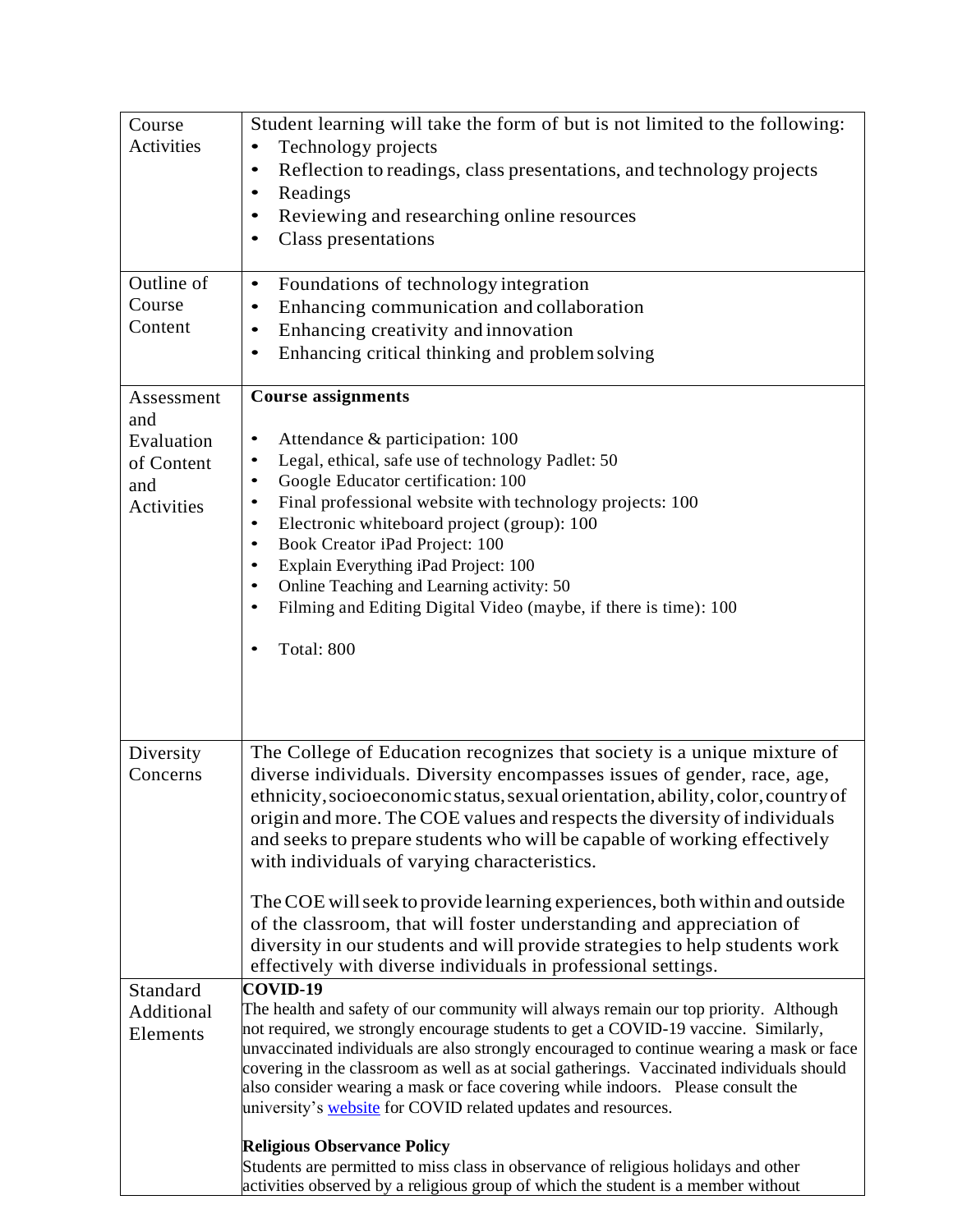academic penalty. Exercising of one's rights under this policy is subject to the GC Honor Code. Students who miss class in observance of a religious holiday or event are required to make up the coursework missed as a result from the absence. The nature of the make-up assignments and the deadline for completion of such assignments are at the sole discretion of the instructor. Failure to follow the prescribed procedures voids all student rights under this policy.

## **Assistance for Student Needs Related to Disability**

If you have a disability as described by the Americans with Disabilities Act (ADA) and the Rehabilitation Act of 1973, Section 504, you may be eligible to receive accommodations to assist in programmatic and physical accessibility. The Student Disability Resource Center can assist you in formulating a reasonable accommodation plan and in providing support in developing appropriate accommodations to ensure equal access to all GC programs and facilities. Course requirements will not be waived, but accommodations may assist you in meeting the requirements. For documentation requirements and for additional information, we recommend that you contact the Student Disability Resource Center located in Russell Library 109 at 478-445-5931.

## **Student Rating of Instruction Survey**

Given the technological sophistication of Georgia College students, the student opinion survey is being delivered through an online process. Your constructive feedback plays an indispensable role in shaping quality education at Georgia College. All responses are completely confidential and your name is not stored with your responses in any way. In addition, instructors will not see any results of the opinion survey until after final grades are submitted to the University. An invitation to complete the online opinion survey is distributed to students near the end of the semester. Your participation in this very important process is greatly appreciated.

## **Academic Honesty**

The integrity of students and their written and oral work is a critical component of the academic process. The submission of another's work as one's own is plagiarism and will be dealt with using the procedures outlined in the GC Catalog. Remember that allowing another student to copy one's own work violates standards of academic integrity. **Student Use of Copyrighted Materials**

As a student your ability to post or link to copyrighted material is governed by United States copyright law. The law allows for students to post or link to copyrighted materials within the course environment when the materials are pertinent to course work. Students are expected to adhere to the stipulations of the Georgia College Honor Code, which addresses plagiarism. Violations are subject to disciplinary action. Policy recognizes that exclusive rights of copyright holders are balanced by limitations on those rights under federal copyright law, including the right to make a fair use of copyrighted materials. The absence of a copyright notice or symbol on a work does not denote a lack of copyright. Failure to comply with this policy, including federal copyright laws, may result in restriction or loss of university network access and/or disciplinary action through the Office of Student Life. For questions involving copyright issues, please consult the GC Office of Legal Affairs. Refer to the USG Policy on the Use of Copyrighted Works at [https://www.usg.edu/copyright.](https://nam11.safelinks.protection.outlook.com/?url=https%3A%2F%2Fwww.usg.edu%2Fcopyright&data=02%7C01%7Cjohn.swinton%40gcsu.edu%7C09fca4d0967e40d8255008d8550fad3d%7Cbfd29cfa8e7142e69abc953a6d6f07d6%7C0%7C0%7C637352873113613786&sdata=VpiRuIKKVushbZ%2Bt3beINGvWLypr1iE5fDUdSj396ek%3D&reserved=0)

## **Electronic Recording Policy**

Electronic video and/or audio recording is not permitted during any class unless the student obtains permission from the instructor and every student present. If permission is granted, any distribution of the recording is prohibited. Violation of this policy is grounds for removal from the class and referral for disciplinary action. Students granted specific electronic recording accommodations from Disability Services do not require special permission; however, the instructor must be notified. Any distribution is prohibited. **Academic Grievances or Appeals**

An academic grievance or appeal is an allegation by a student of substantial and/or unjustified deviation, to the student's detriment, from policies, procedures and/or requirements regarding admission, grading policies, special agreements, instructor's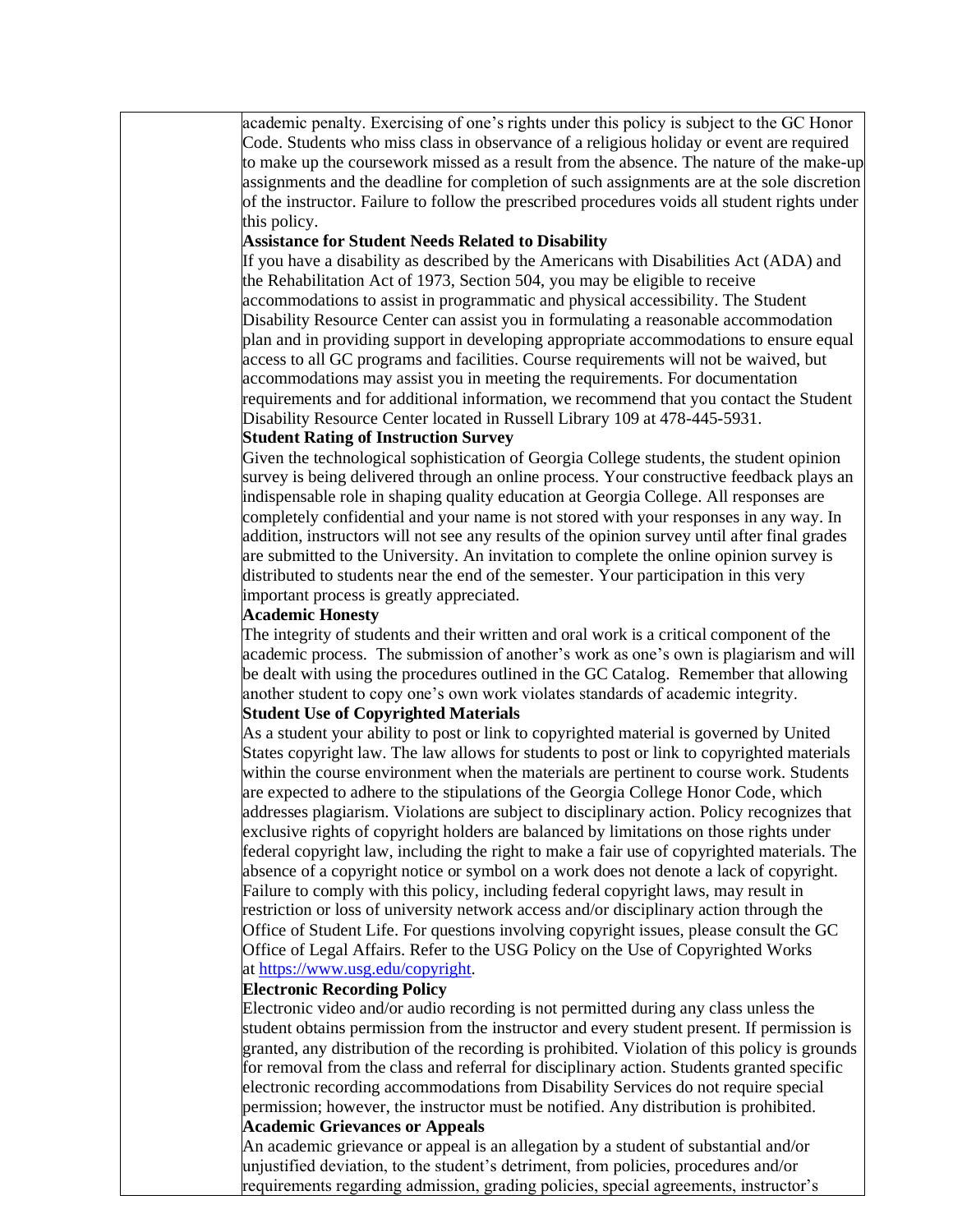requirements and academic requirements of the University. Students shall have the right to file academic grievances or appeals according to the procedures approved by the University and outlined in the [University Catalog.](http://gcsu.smartcatalogiq.com/en/current/Undergraduate-Catalog/Academic-Policies/Grievances/Academic-Grievances-or-Appeals) This information is also available on the [Georgia College Intranet.](https://intranet.gcsu.edu/common-syllabus-statements) Information on requirements for faculty syllabi are available in the Georgia College [Policy Manual.](http://gcsu.smartcatalogiq.com/en/Policy-Manual/Policy-Manual/Academic-Affairs/EmploymentPolicies-Procedures-Benefits/Faculty-Rights-and-Responsibilities/Faculty-Work-Requirements/Syllabus-Requirements) **Fire Drills:** Fire drills will be conducted annually. In the event of a fire alarm, students will exit the building in a quick and orderly manner through the nearest hallway exit. Learn the floor plan and exits of the building. Do not use elevators. If you encounter heavy smoke, crawl on the floor so as to gain fresh air. Assist disabled persons and others if possible without endangering your own life. Assemble for a head count on the front lawn of main campus or other designated assembly area. The COE has two designated areas: the east parking lot across the street from the atrium and the parking lot west of Peabody close to the White House for Human Resources. For more information on other emergencies, please visit: <http://www.gcsu.edu/emergency/actionplanmain.htm>